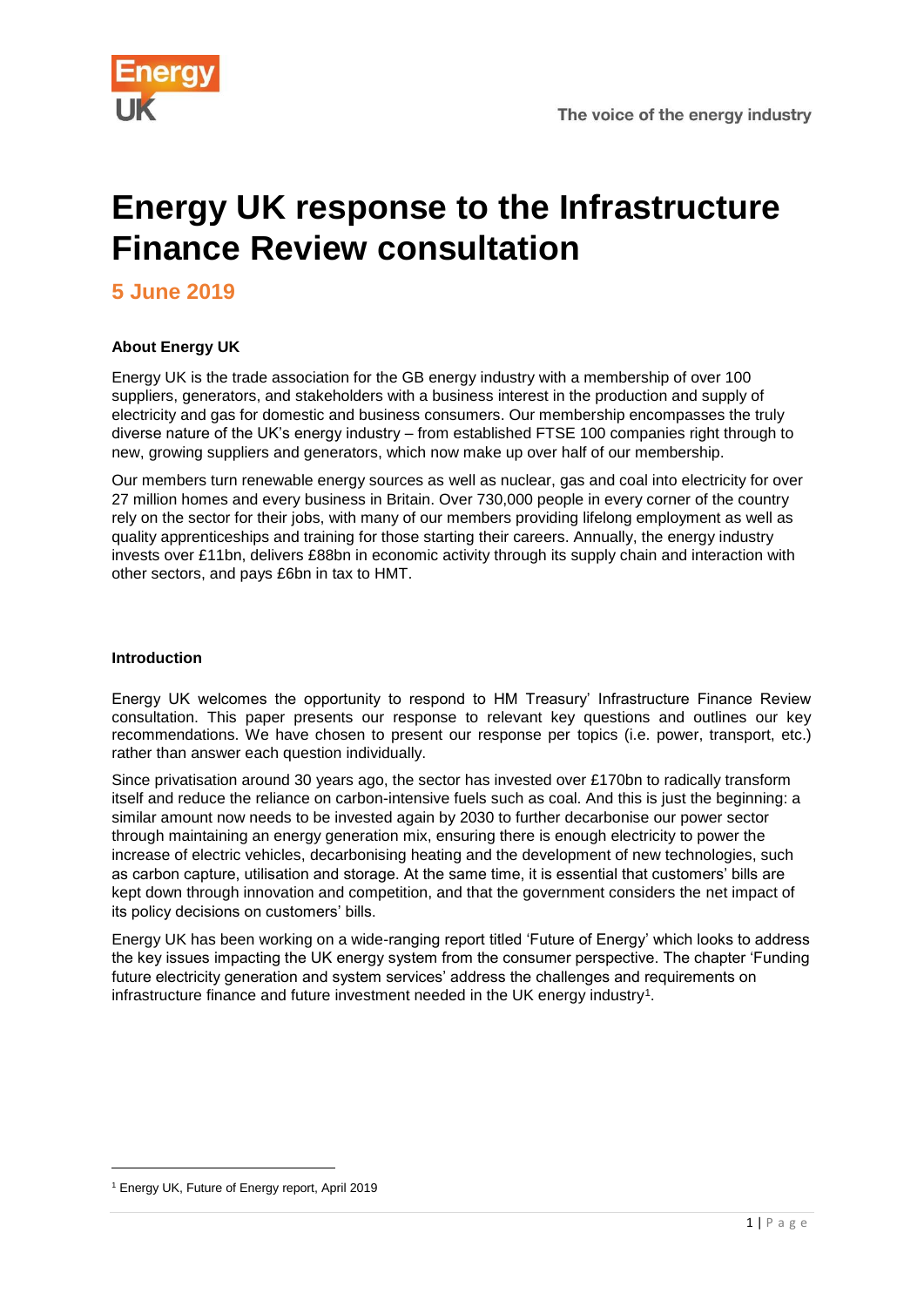

# **Contents**

<span id="page-1-0"></span>

| Ensuring long term investment in the energy sector to deliver a low carbon system 3 |                                                                                      |  |
|-------------------------------------------------------------------------------------|--------------------------------------------------------------------------------------|--|
| 1.                                                                                  | Contracts for Difference and Capacity Market deliver for the market and consumers  3 |  |
| 2.                                                                                  |                                                                                      |  |
|                                                                                     |                                                                                      |  |
| 1.                                                                                  |                                                                                      |  |
| 2.                                                                                  |                                                                                      |  |
| 3.                                                                                  |                                                                                      |  |
|                                                                                     |                                                                                      |  |
| 1.                                                                                  |                                                                                      |  |
| 2.                                                                                  |                                                                                      |  |
|                                                                                     |                                                                                      |  |
| $\mathbf 1$ .                                                                       |                                                                                      |  |
| 2.                                                                                  |                                                                                      |  |
|                                                                                     |                                                                                      |  |
| 1.                                                                                  |                                                                                      |  |
| 2.                                                                                  |                                                                                      |  |
| 3.                                                                                  |                                                                                      |  |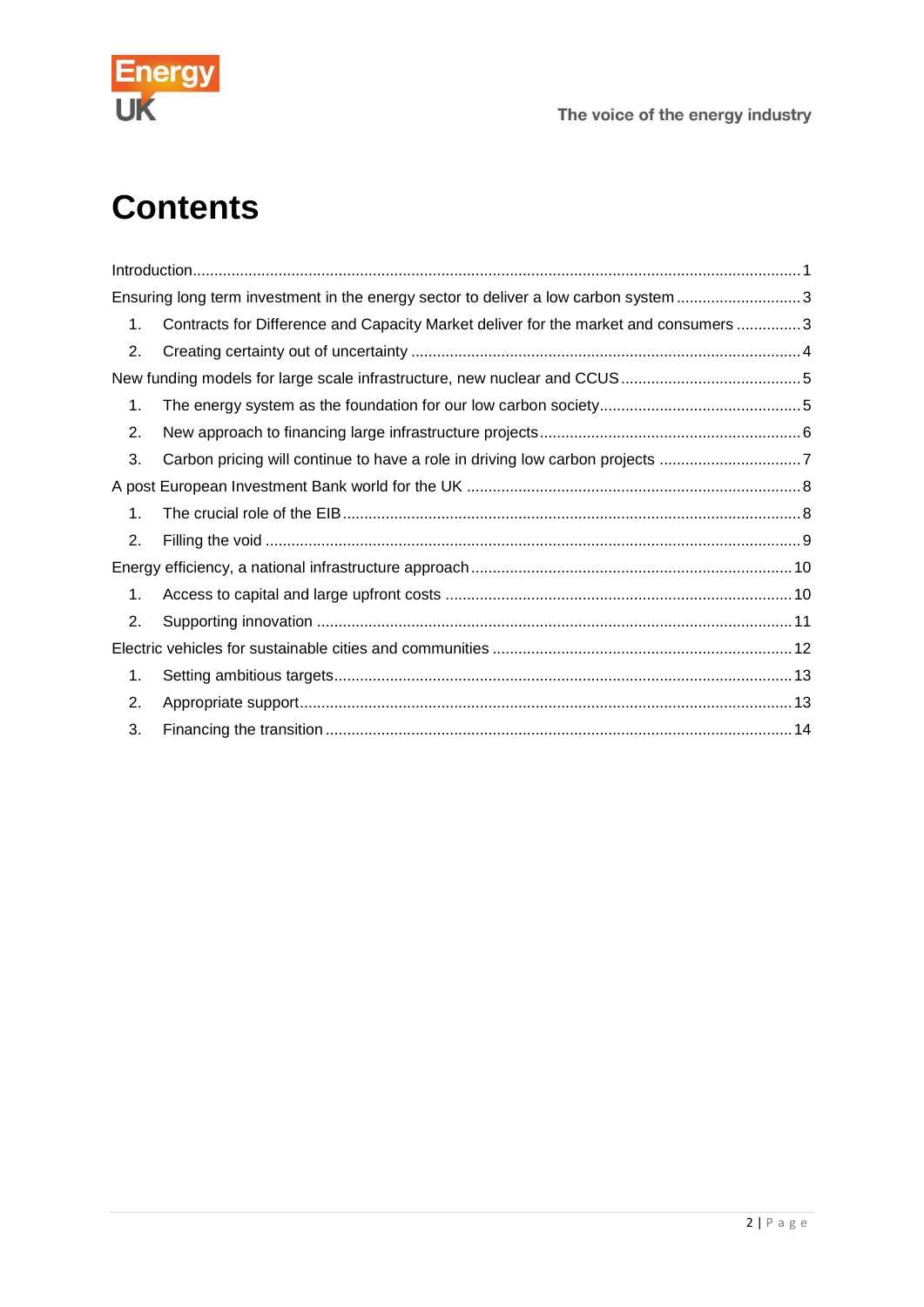

## **Ensuring long term investment in the energy sector to deliver a low carbon system**

#### <span id="page-2-0"></span>**1. Contracts for Difference and Capacity Market deliver for the market and consumers**

#### 1.1.Mechanisms for low carbon generation

Energy UK firmly support the Government's approach to enabling long-term investment through frameworks such as the Capacity Market (CM) and Contracts for Difference (CfD). There is no need for radical change to mechanisms that have to date delivered security of supply and decarbonisation at significantly lower costs than expected.

The Electricity Market Review (EMR) framework, underpinned by the Capacity Market and Contract for Difference regimes, has provided investors with the confidence to invest and as such has seen the cost of capital fall across the sector. However, recent activity with the suspension of the Capacity Market, which must be reinstated as soon as possible, and other uncertainties are impacting on investors' confidence across the industry.

The CfD regime has delivered significant cost reductions to date in low-carbon generation, particularly given the latest contracts for offshore wind in 2017. These reductions have helped to drive down the cost of renewable energy generation, and in turn, keep customers' bills down. We encourage government to reintroduce Pot 1 technologies into the auctions to enable the cheapest forms of renewable energy to compete and further supress consumer bills. We believe this should be the main mechanism for financing low-carbon infrastructure, outside of large high-risk infrastructure projects, for the years to come.

Some companies are developing renewable energy sites, such as onshore wind, financed through Power Purchase Agreements (PPAs) without the need for government price stabilisation contracts; this is an important alternative to the CfD scheme. However, the PPA market is illiquid and will not provide the volumes of mature renewables required to decarbonise at least cost. Therefore, there continues to be a need for a support mechanism for larger scale schemes to provide price certainty (rather than top up subsidies) and deliver the capacity required.

Finally there continues to be a need to support new or developing technologies (often described as immature technologies) through research and development as well as strong investment in our networks to ensure that they are able to facilitate the higher levels of demand and flexibility expected in the future system.

#### 1.2.Weathering downturns

The current two-way CfD scheme is a good example of scheme design that minimises the negative impacts of downturn conditions on the financing of projects. By guaranteeing the level of payments received by low carbon generators for the first 15 years, the CfD provides investors with increased protection against price volatility and certainty on their investment. The cost of the scheme is based on the difference between the wholesale electricity price and the CfD strike price.

The CM scheme is a reverse auction where generators bid in at what they see the minimum payment they need to receive on top of the wholesale electricity price paid by suppliers for them to operate sustainably. Both the CfD and the CM are funded through customer bills; however, it should be recognised that higher levels of low marginal cost generation, such as offshore wind, 'cannibalise' wholesale market prices, resulting in reduced prices overall for the consumer. HM Government should always consider the net cost to the consumer rather than purely focussing on difference payments.

The CfD contracts offer long term protection against potential downturn market conditions with 15 year contracts. Whilst 15 year contracts are welcome, longer contracts (e.g. 20 years) would further reduce risk, thereby reducing the cost of capital and overall cost to consumers. The CM contract lengths vary between one, three or 15 years.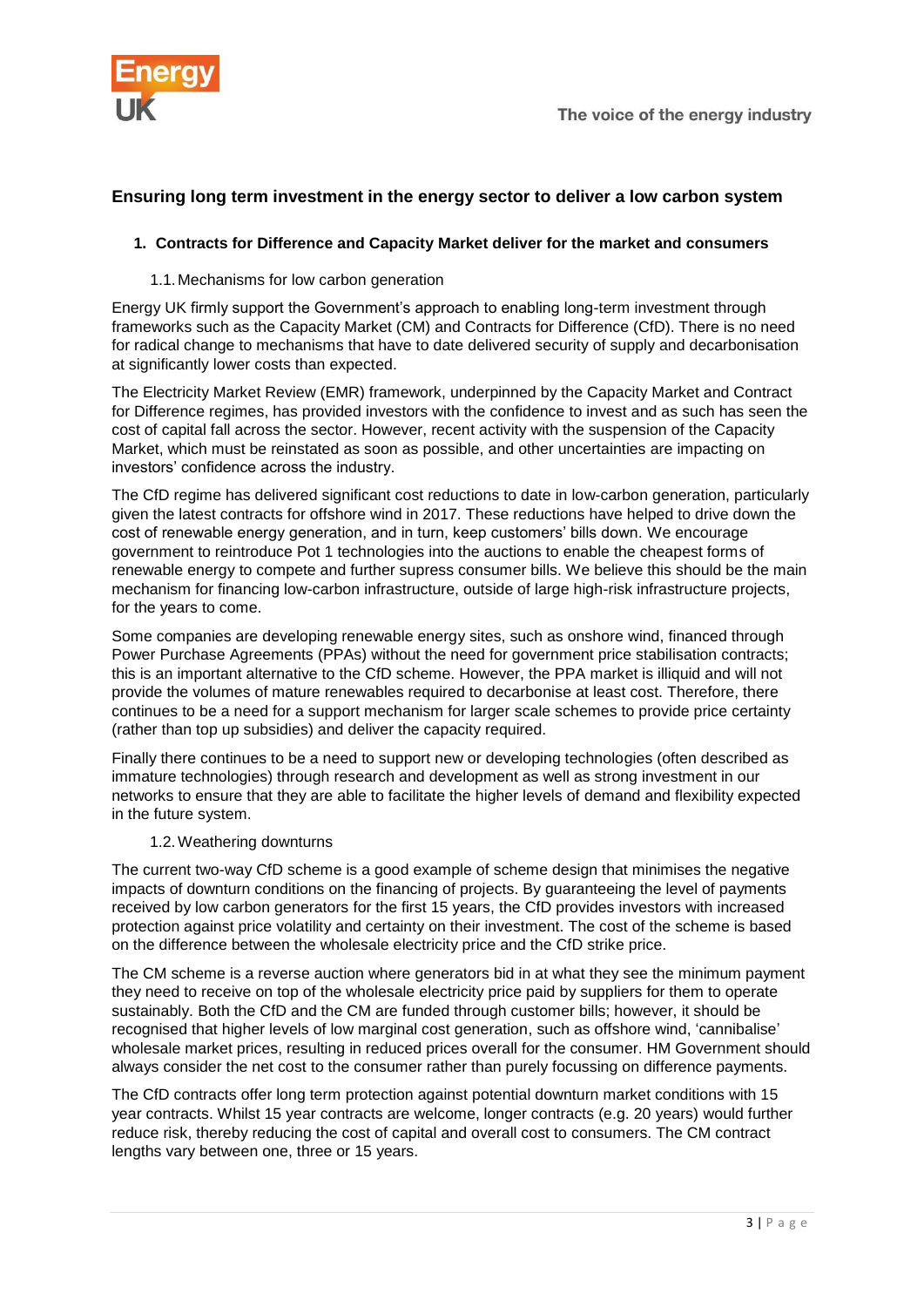

Over the years, the cost of both schemes has been going down due to advances in technologies and economy of scales. This has led to more competition among power plants, where previously expensive technologies such as offshore wind have become affordable and therefore more competitive and attractive. Ultimately, as costs go down customers benefit. The framework also allows for a UK plan where Scotland, Wales and Ireland can commit to longer term targets and deliver a pipeline of projects to the auctions. Ultimately, this competition leads to costs coming down for consumers.

#### <span id="page-3-0"></span>**2. Creating certainty out of uncertainty**

#### 2.1.Clear and consistent energy policy

This consultation comes at a time of uncertainty for the UK energy industry, whether it is Brexit and the uncertain future of the UK's role in the EU Emissions Trading Scheme, or the challenges to future investment in new nuclear generation.

Fundamentally it is essential that the Government policy framework ensures that there continues to be the investment required to maintain security of supply and meet the UK's legally binding carbon targets. To achieve this most efficiently, and at the least cost to consumers in the short and mediumterm, Energy UK believes that the policy framework must include:

- a revenue stability support mechanism to drive investment in low carbon generation;
- a capacity market that is technology-neutral;
- a wholesale market that is supported by an effective carbon price; and
- flexibility markets which are open and liquid.

Where Government provides a clear steer, it can provide the industry and investors with certainty on future policy outcomes. For example, the recent announcement on the Government's Offshore Wind Sector Deal shows how the Government, working with the industry, can provide certainty and support a growing industry in the UK.

However, recent policy changes and a lack of signposting, as well as limited frameworks beyond 2020, mean the development of power projects is becoming increasingly risky. Changes to policy and regulation should therefore be carried out via a well-understood and transparent process so that investors can manage potential changes to policy-related revenues and costs with some degree of certainty. Each government should set out its energy policy objectives over the life of the Parliament.

Government can provide clear signals for investors looking to finance energy technologies that offer economic value, with a framework that enables those projects to formulate a viable business case. Regulation should therefore give investors clear sight of potential revenue streams, to some degree of certainty, by setting out an annual policy statement that provides advance notice of future market changes.

#### 2.2.Recognising and supporting all technologies

Energy UK and its members recognise that onshore wind is now the cheapest form of new power generation in the UK and we are working to further drive down the costs of low carbon generation through competitive processes to the benefit of customers.

Going forward, it needs to be recognised that using the wholesale price to benchmark the level of subsidy may no longer be relevant, due to the phasing out of fossil fuels. The ambition should be to hold competitive auctions which provide projects at a price that is derived from competitive market pressures, rather than an arbitrary £/MWh target set by policymakers.

We believe that the rolling EMR five-year review process provides a critical framework to ensure that it continues to evolve. This gives a clear trajectory regarding when industry will need to work with government to consider how mechanisms may need to adapt or be replaced, such as when the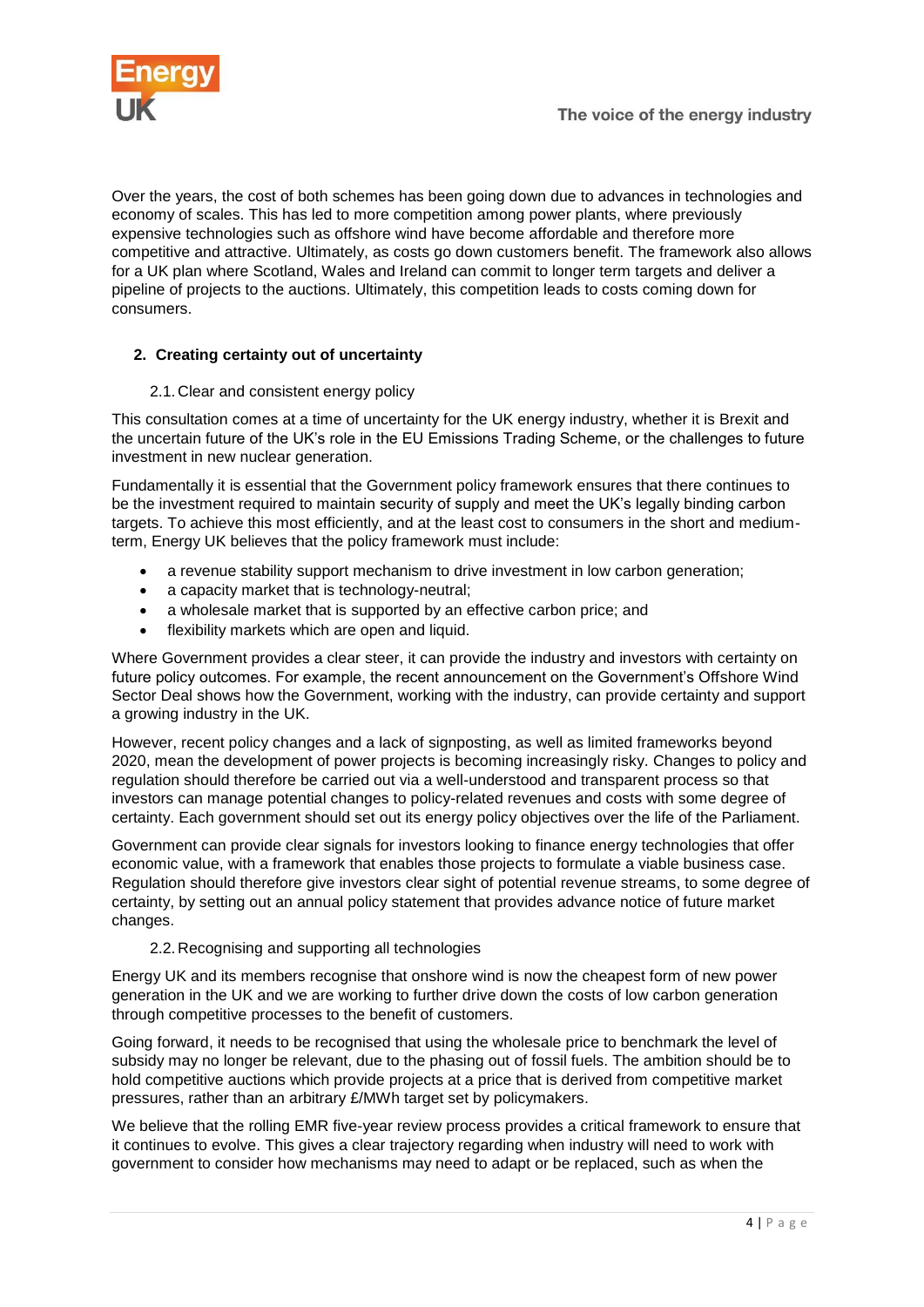

wholesale price will no longer be a crucial part of the power market due to zero marginal cost plant dominating the system.

The CfD has given confidence to the energy sector and investors, and should be the main tool to support low carbon investment through the 2020s. However, despite having seen reducing costs of low carbon technologies such as offshore and onshore wind, solar and biomass over the past decade, some technologies are excluded and, therefore, these mechanisms are not delivering an optimal outcome.

A better outcome for customers would be to ensure that CfD auctions are technology-neutral and do not exclude low-cost options such as onshore wind, especially in light of the positive precedent set by the recent announcement on renewable participation in the CM.

As such the current schemes supporting the energy sector, CfD and CM, should be maintained or expanded until we are confident that our carbon commitments can be fulfilled and the right energy mix is in place to support a low carbon economy in the long term.

#### **Key points**

- **The Contract for Difference and the Capacity Market are the best approach to enable long term investment in low carbon generation and maintain security of supply at lowest cost to consumers.**
- **Energy UK and its members recognise that onshore wind is now the cheapest form of new power generation in the UK and we are working to further drive down the costs of low carbon generation through competitive processes to the benefit of customers.**
- **Recent policy changes and a lack of signposting, as well as limited frameworks beyond 2020, mean the development of power projects is becoming increasingly risky.**
- **Government should produce a long-term vision for the UK including the contributions expected from Scotland, Wales and Ireland. This enables the regions to develop a pipeline of projects to allow for healthy competition in future auctions.**
- **Each government should set out its energy policy objectives over the life of the Parliament.**
- **The CfD should be technology-neutral to ensure all developed and developing low carbon technologies have access to long term funding that reflects the evolution of the market, i.e. lower costs driven by technology advances and deployment at scale.**
- **Energy UK welcomes the recent announcement to allow renewable participation in the CM which is a positive move to ensure security of supply at the least cost.**
- **A clear long term vision and 5-year clarity on expected volumes, allows the supply chain to maximise the creation of jobs and has positive impacts on the wider economy.**

#### <span id="page-4-0"></span>**New funding models for large scale infrastructure, new nuclear and CCUS**

#### <span id="page-4-1"></span>**1. The energy system as the foundation for our low carbon society**

The CM and CfD schemes have allowed to create a pipelines of new low carbon projects and support existing plants needed during the transition to a low carbon power system. The EU Emissions Trading System (EU ETS) which requires heavy-energy using installations throughout the EU to purchase allowances for each tonne of carbon they emit has also help to drive decarbonisation by promoting investment in low carbon, clean technologies.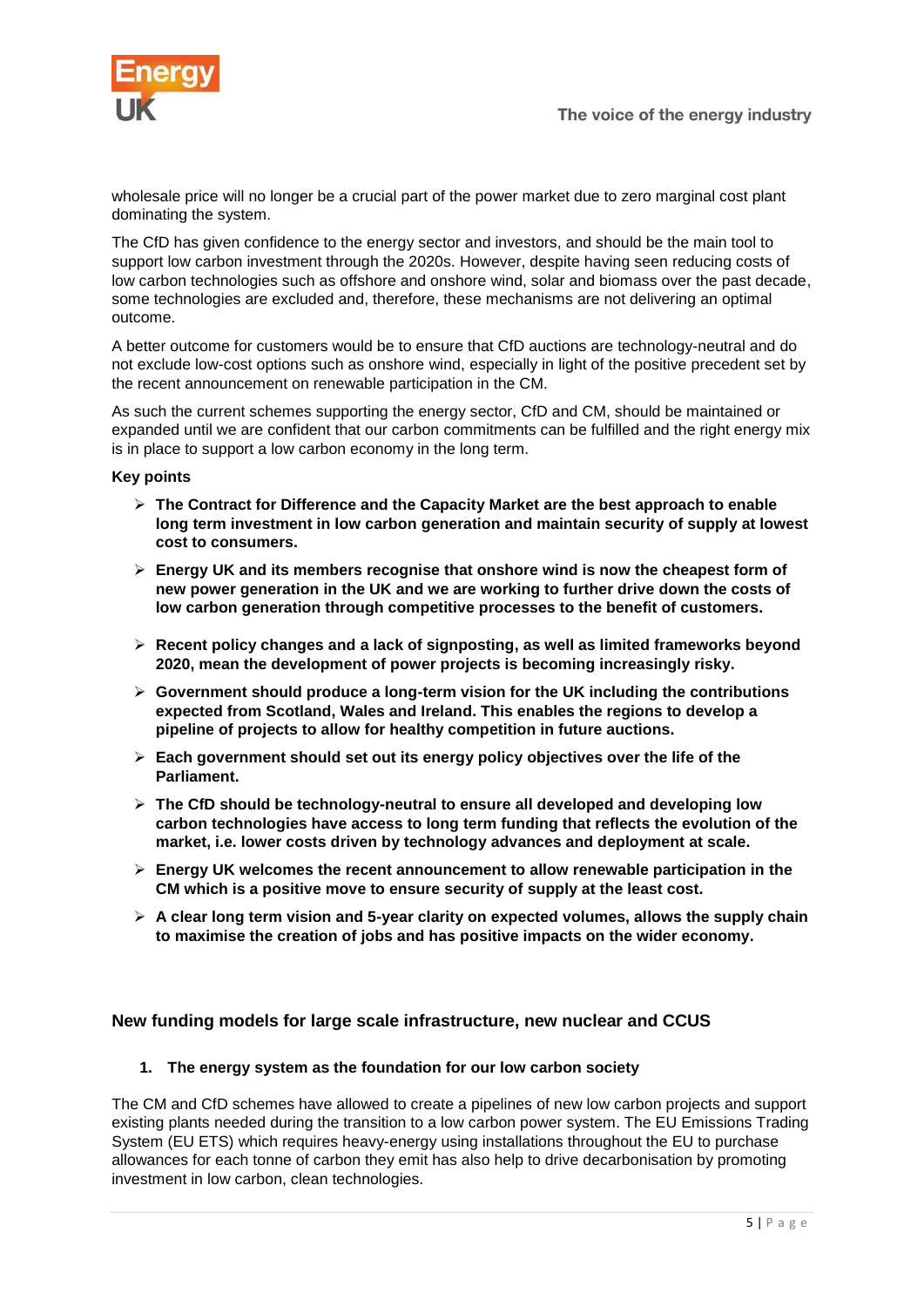However, infrastructure and larger projects require finances on a different scale, automatically attracting a higher risk in terms of capital recovery. Such a risk can be a serious deterrent to private investors who will not want to bear the risk on their own. In this case, new ways to reward the risk must be found and, similarly to the insurance market, the risk must be shared among various partners, public and private.

Appropriate frameworks are needed for large, high-risk infrastructure such as new nuclear and carbon capture, usage and storage (CCUS) where private markets cannot deliver based on current market arrangement alone. These projects need a collaborative approach with Government and private funds to mitigate risk and reduce costs.

CCUS is now rising back up the government agenda due to increasing pressure to accelerate action to mitigate climate change. Government set up the CCUS Council in 2018 with the purpose of reviewing progress of the government's commitments made in the Clean Growth Strategy. At the same time the CCUS Cost Challenge Taskforce was set up to inform and propose a strategic plan for supporting the development of CCUS in the UK, in order to meet the government's stated ambition of having the option to deploy CCUS at scale during the 2030s, subject to costs coming down sufficiently.

More recently the industry-led CCUS Advisory Group was formed to advise on the critical challenges that face CCUS as identified in the Government's CCUS Deployment Pathway. This group is due to report to BEIS in the summer and a public consultation on the best route for CCUS deployment in the UK will follow.

The BEIS Select Committee recently came out with a paper that includes a number of recommendations for next steps regarding CCUS in the UK. One of their key recommendations is that government commits to supporting CCUS where and whilst it remains the cheapest route to decarbonisation, notably in industrial applications. Importantly, they recommend that rather than seeking unspecified cost reductions, the Government should set out plans to ensure that projects are brought forward at least cost. The Select Committee also recommend introducing specific targets to introduce certainty for investors. These targets include accelerating policy delivery to enable CCUS commissioning from 2023, and a target to store 10 million tonnes of carbon by 2030, and 20 million by 2035 to keep the UK on track to meet its 2050 climate targets, as recommended by the CCC.

All of the above clearly point to the crucial role CCUS will play in the UK reaching its carbon budgets and the need to attract investment now in order to deploy CCUS at scale within the next 10 to 15 years.

For decarbonisation of heat to be successful, large-scale trials of CCUS, which is particularly important for industrial heat, will be required in order to demonstrate its viability, coupled with local heat planning from 2020. As such developing a comprehensive heat strategy by the end of 2020 that includes large scale trials and deployment of CCUS and local decarbonisation plans is necessary alongside incremental improvements in building standards and the use of fiscal incentives and regulation.

Energy UK will continue to work alongside the Government to explore routes forward looking at alternative ways of funding such large-scale, low carbon projects to ensure the delivery of decarbonisation at the lowest costs to customers.

#### <span id="page-5-0"></span>**2. New approach to financing large infrastructure projects**

Large projects such as new nuclear and CCUS require financing models that can attract infrastructure investors at a low cost of capital such as those used to finance UK public infrastructure.

The collapse of the Wylfa Newydd nuclear power plant project in 2018 shows the difficulty around finding investors, and the financing issues associated with large-scale projects, highlighting the need to consider new approaches to financing large infrastructure projects.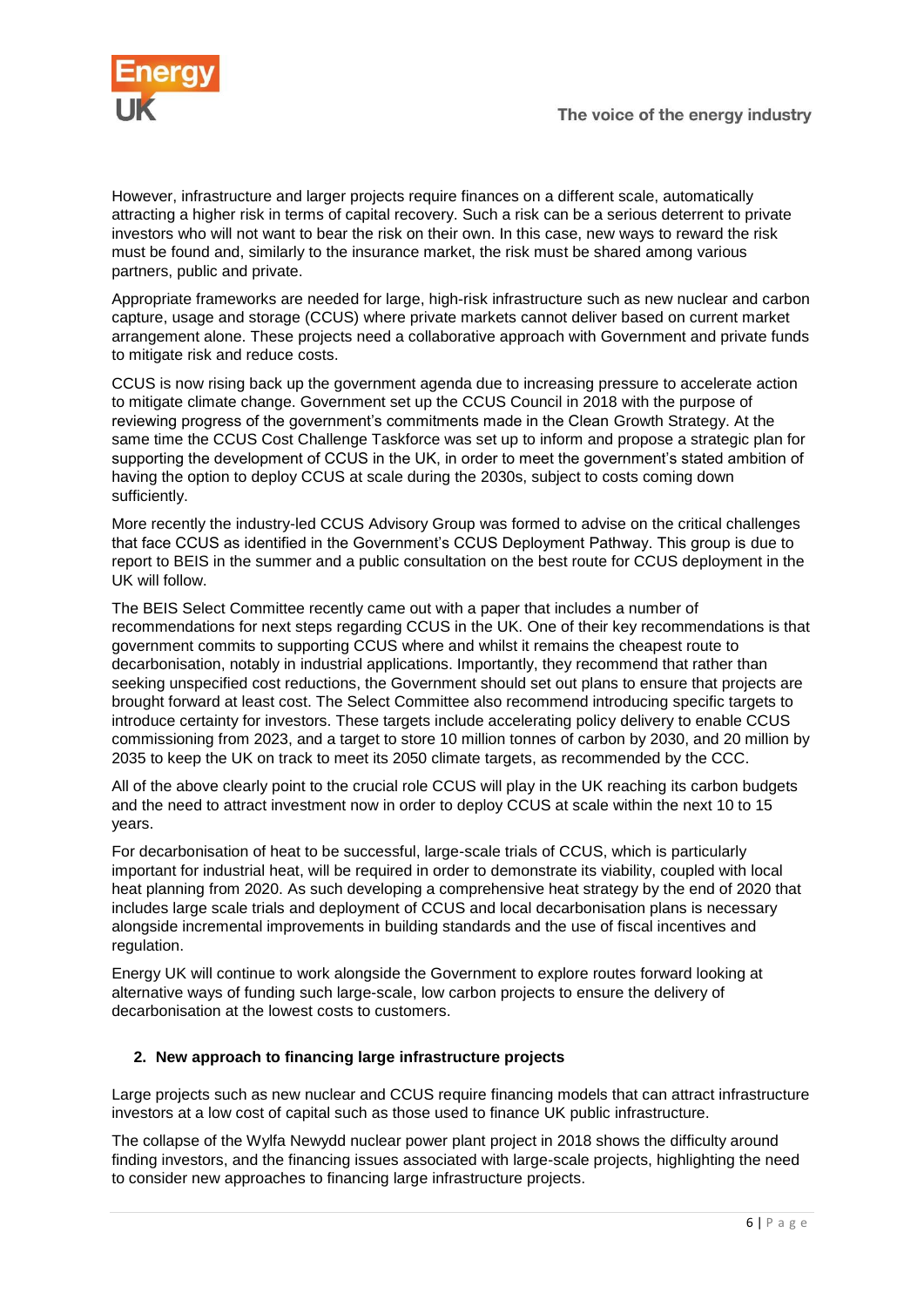

Such models should incentivise private investment into large projects by providing a secure payback and return over time and sharing the risk with customers. In the case of energy companies, it allows them to manage their projects and to raise revenue, often through customer bills, or via government subsidies. These finance models are well suited for resource-intensive projects which are expensive, complex, with long term horizons, as they provide investors with a fixed rate of return as the project is being built, counteracting the high cost of capital of the projects. Longer rates of return reduce the risk on investment for capital intensive projects — such as the construction of power plants.

Such models allow for the value of capital investment in the project to be adjusted for the remaining useful life of the investment and revenues to be set to recover all efficient costs (construction and operation) plus a financial return on the asset value.

These types of projects would likely require an independent regulator to ensure that prices are not set too high and to provide efficiency incentives that would normally be found in a competitive market environment.

The Regulated Asset Base (RAB) financing model for new nuclear

A RAB financing model can address key investor issues for new nuclear and enable projects to secure the financing they require to proceed. The RAB financing model also drives a significantly lower cost of finance improving customer value for money while keeping investors strongly incentivised to minimise costs.

An independent economic regulator is appointed to monitor the project

Construction risks are shared between investors and customers through an incentive mechanism. Financing and operating risks are also be partly shared.

This incentivises to achieve efficiency (e.g. highly incentivised to deliver construction to budget and to time)

A competitive process is used to set the investor base and rate of return during construction. The regulator sets the rate of return after the construction phase.

An allowance for revenues is set during construction to allow for recovery of financing costs and significantly reduces costs in operation

During operation, revenues are calculated by the regulator in a similar way to typical regulated utility approach, incorporating nuclear specific operating and cost factors with periodic price reviews.

Source: EDF Energy presentation

#### <span id="page-6-0"></span>**3. Carbon pricing will continue to have a role in driving low carbon projects**

Carbon pricing is widely recognised as the most efficient and technology-neutral driver of reducing carbon emissions. Unlike other regulatory interventions, it places a cost directly on the negative externalities of carbon emissions. It has an impact both on existing market operations and on future investment decisions.

As electricity is decarbonised and the proportion of renewables in the fuel mix increases, low or zero marginal cost renewables will generate more often. Nevertheless, fossil fuel is likely to provide the marginal generation source for some time to come. A strong carbon price<sup>6</sup> will be required to support the development of low carbon sources of capacity and flexibility to displace fossil fuelled peaking plant.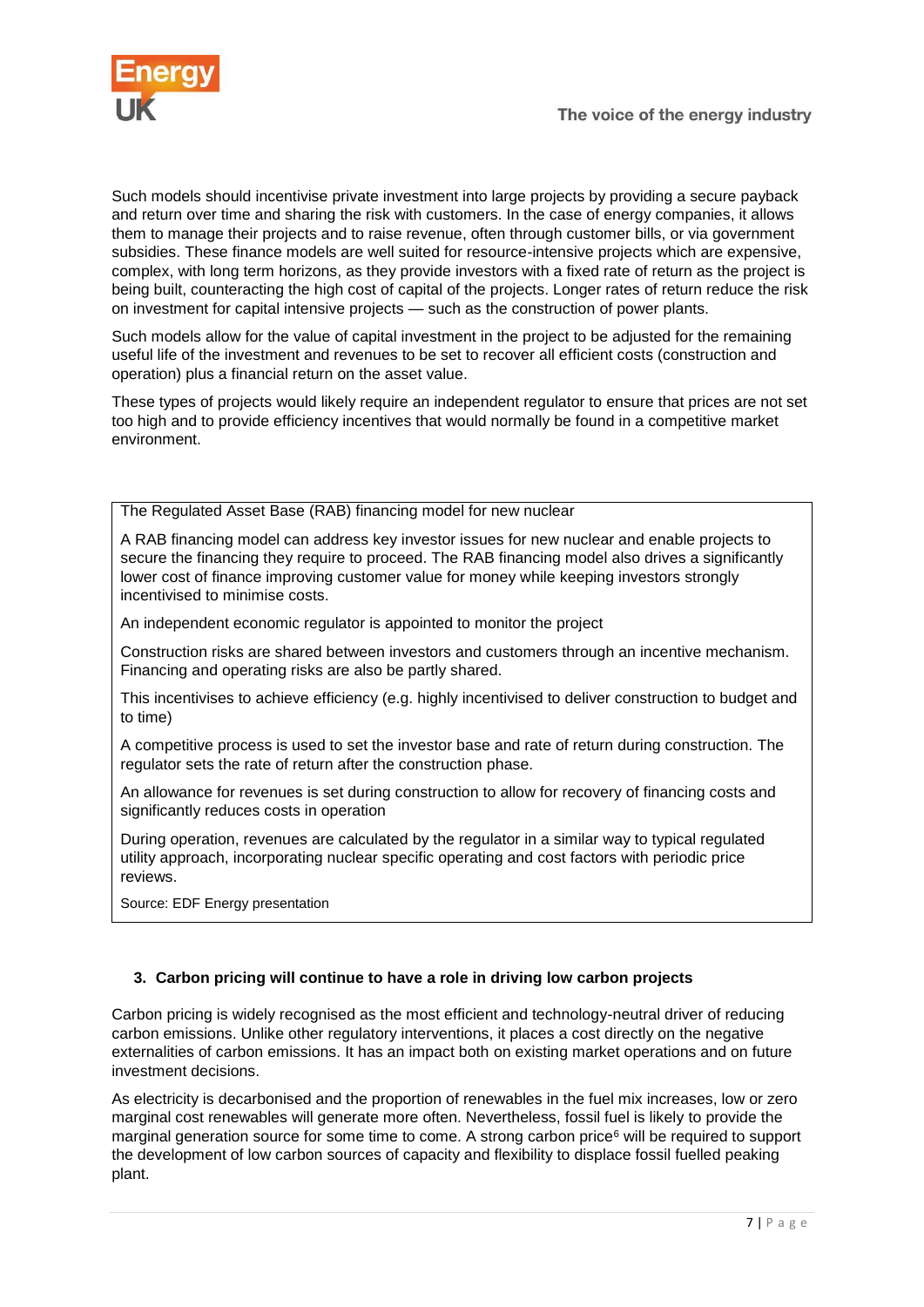

Regardless of the outcome of the negotiations on the future relationship between the UK and the EU after the UK leaves the EU, the UK will need to ensure it maintains a strong carbon price. The best way of doing so it for the UK to remain the EU ETS, either as a direct participant, or indirectly by setting a UK ETS and linking it to the EU ETS. This will allow the UK to remain part of the largest carbon markets.

#### **Key points**

- **Energy UK will continue to work alongside the Government to explore routes forward, looking at alternative ways of funding such large-scale, low carbon projects to ensure the delivery of decarbonisation at the lowest costs to customers.**
- **Appropriate frameworks will be needed where private markets cannot deliver, such as for large capital intensive infrastructure (e.g. new nuclear and carbon capture usage and storage (CCUS)).**
- **Infrastructure and larger projects require finances on a different scale that provides new ways to reward the risk which must be shared among various partners, public and private.**
- **Mechanisms such as the Regulated Asset Base (RAB) model should be explored to see whether such mechanisms can de-risk these projects, and ultimately keep bills down for customers.**
- **CCUS can play a crucial role in the decarbonisation of heat and trials must start now to allow the UK to deploy low carbon heat at scale.**
- **A strong carbon price is still needed to drive decarbonisation. Regardless of the outcome of the UK leaving the EU, the UK must remain in the EU ETS, either directly as now or indirectly by setting up a UK ETS linked to the EU ETS.**

#### <span id="page-7-0"></span>**A post European Investment Bank world for the UK**

#### <span id="page-7-1"></span>**1. The crucial role of the EIB**

Energy UK recognises the European Investment Bank's (EIB) crucial function to the UK in helping to address certain gaps in the market, by providing affordable loans tailored to projects in new technologies. The EIB can successfully fulfil these functions thanks to the purpose of the bank and its AAA credit rating, which allows it to borrow at lower interest rates. This has helped reduce the risk profile and hence cost of energy infrastructure projects, making them more affordable to consumers, but still be able to attract private sector capital to UK infrastructure. The offshore wind sector is a good example of this success story and is now globally recognised as the domain of expertise of the UK.

In 2017, half of the lending by the EIB Group (including the European Investment Fund) to the UK was directed towards infrastructure; just over one billion pounds. Energy companies in receipt of EIB lending would mainly fall into the infrastructure category even though they can also appear under the SME and environment categories. The largest loan in 2017 for the energy sector was for the financing of rehabilitation and improvement of the GB gas distribution network.

The UK energy infrastructure has benefitted from access to a number of European funding mechanisms, including via the European Investment Bank (EIB) and the European Fund for Strategic Investments (EFSI). The UK Government should examine the potential to remain an associate member of funding mechanisms such as the EIB and EFSI as well as the Horizon 2020 programme. If this is not possible, funding schemes providing the same benefits as those provided by the EU should be created in the UK to ensure that access to finance at a reasonable cost remains open and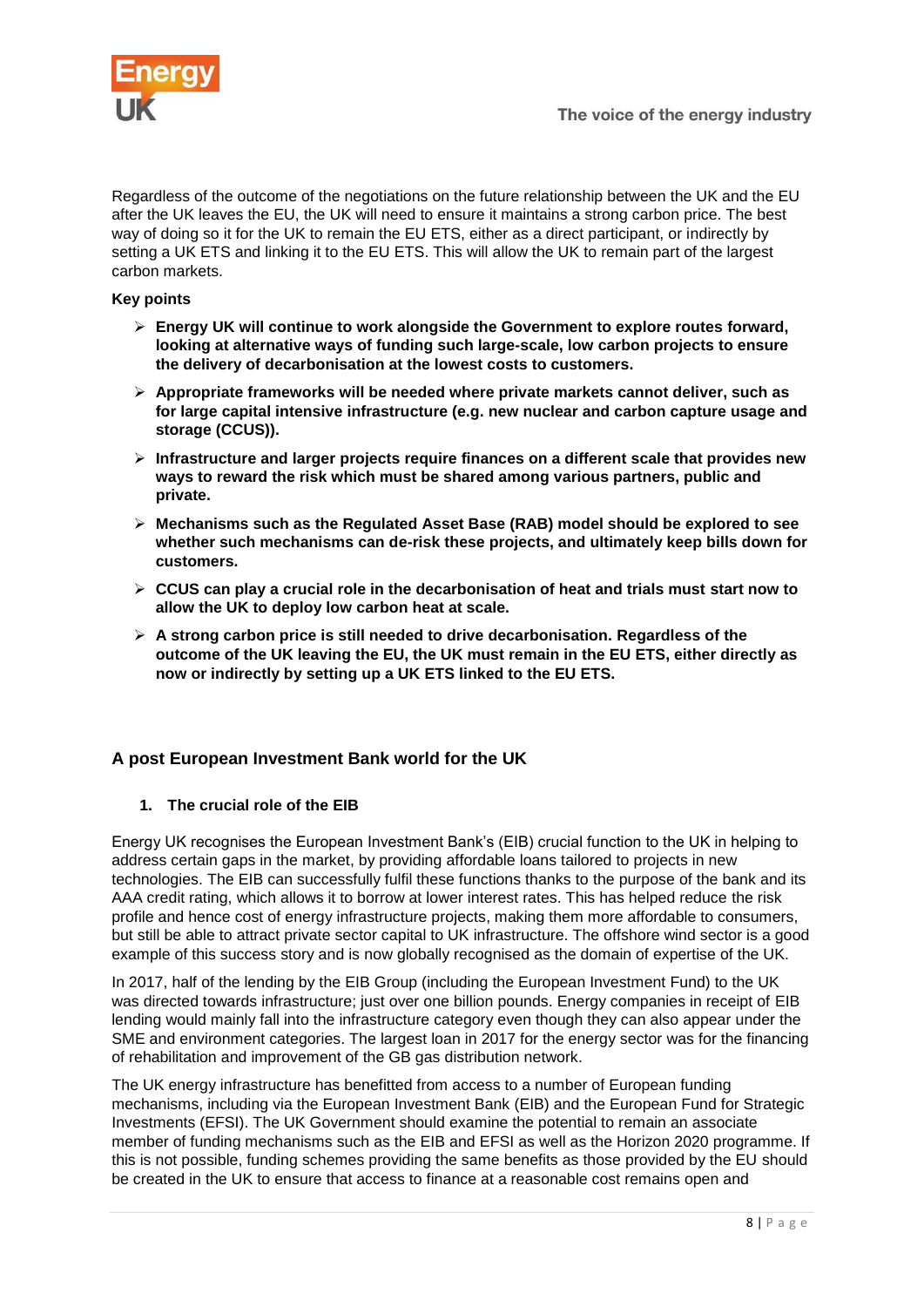

accessible to all technologies needed to fulfil our carbon commitments. The private sector on its own will not be able to replicate the functions provided by the EIB and therefore the UK Government will need to explore how best to fill this space.

### <span id="page-8-0"></span>**2. Filling the void**

The Government, in close collaboration with industry, should examine the possibility to replace EU funding mechanisms in a way that delivers an equivalent incentive for UK energy infrastructure development and promotes a strong industrial strategy where energy sits at its heart. This cannot be delivered by the private sector alone as it is not in a position to address some of the gaps in the market in a way a financial institution such as the EIB is able to.

Ensuring that new low carbon technologies still at a relatively early stage of development and deployment have access to innovation funding is crucial to ensure the UK does not fall behind in the race to enter these new markets and develop world leading technology. The UK and the EU should put in place arrangements to ensure EU and international collaboration in R&D continues.

Energy UK welcomed the decision announced by the Treasury in August 2018 that UK organisations that secure funds through EU programmes, from now until the end of 2020, will be guaranteed by the UK government even in a no deal scenario. However, more needs to be put in place to prevent the UK's transformation from stalling and losing its competitiveness in areas such as offshore wind and other low carbon technologies.

If post-Brexit arrangements do not facilitate direct participation and access in EU schemes, the UK Government could provide matched funding so that UK academia and industry are not disadvantaged compared to EU entities. The Government will also need to look at expanding the capabilities and remit of other UK funding schemes or create new investment banks to make available loans for grid development, storage, renewable energy and energy efficiency to support its ambitions for a low carbon economy.

While our response focusses mainly on how the energy sector can access EU funding, it is important to take a whole system approach in order to understand how the success of the UK's transition to a low carbon economy is also linked to new technologies such as battery storage and electric transport, which also heavily rely on EU innovation schemes.

Energy UK recommends that the UK Government undertakes a review of its current funding mechanisms against its industrial strategy, taking into account of the risk of a vacuum that the end of access to EU funding mechanisms might create, to ensure that important infrastructure projects have the necessary support and access to funds post-Brexit. This should include reviewing the recommendation from the National Infrastructure Commission (NIC) to look into establishing a new, operationally independent, UK infrastructure finance institution. This will help fulfil some of the functions held by the EIB to UK infrastructure projects over the last few decades, mainly providing affordable loans and supporting emerging technologies that cannot attract the necessary investment from the private sector.

#### **Key points**

- **Energy UK recognises the European Investment Bank's (EIB) crucial function to the UK in helping to address certain gaps in the market, by providing affordable tailored loans to projects in new technologies by backing them. The offshore wind sector is a good example of this success story and is now globally recognised as the domain of expertise of the UK.**
- **Ensuring that new low carbon technologies still at a relatively early stage of development and deployment have access to innovation funding is crucial to ensure the UK does not fall behind in the race to enter these new markets and develop world leading technology.**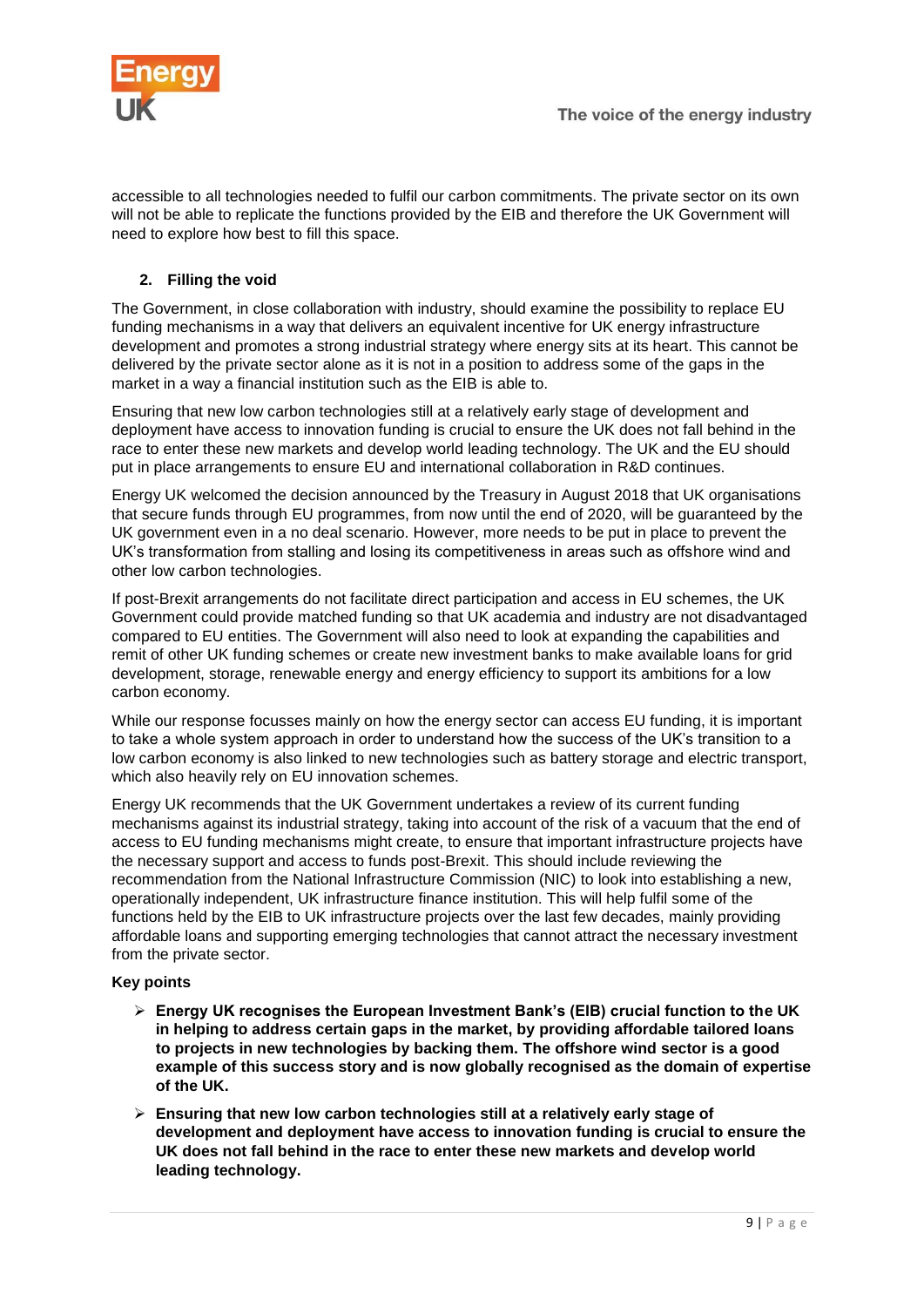

- **The Government will need to look at expanding the capabilities and remit of other UK funding schemes or create new investment banks to make available loans for grid development, storage, renewable energy and energy efficiency to support its ambitions for a low carbon economy.**
- **Energy UK recommends that the UK Government undertakes a review of its current funding mechanisms against its industrial strategy to ensure that important infrastructure projects have the necessary support and access to funds post-Brexit.** This **should include reviewing the recommendation from the National Infrastructure Commission (NIC) to look into establishing a new, operationally independent, UK infrastructure finance institution.**

## <span id="page-9-0"></span>**Energy efficiency, a national infrastructure approach**

There are significant economic, environmental, comfort and health benefits to be gained from making energy efficiency improvements. However, the current funding levels for energy efficiency are not sufficient to meet the goals set out in the Clean Growth Strategy, England's Fuel Poverty Strategy or the 2050 emissions targets. Strong regulations are needed to drive action, such as minimum property standards, along with incentives to support a private market for energy efficiency and public funding for fuel poor households.

#### <span id="page-9-1"></span>**1. Access to capital and large upfront costs**

Significant action is needed to fill the policy gap for energy efficiency across the domestic and nondomestic sectors. A recent report by Frontier Economics on behalf of the Energy Efficiency Infrastructure Group (EEIG), examined the UK's aspiration for as many homes as possible to attain EPC band C by 2035 (where practical, reasonable and affordable). It found that to achieve this, a £4.5 billion per annum investment gap needs to be filled, from a combination of increased private and public funding<sup>2</sup>. In 2018, the National Infrastructure Commission (NIC) estimated that around 21,000 energy efficiency improvements need to be installed per week to meet the 2035 target, but noted a current rate of progress of only 9,000 measures per week.<sup>3</sup>

To stimulate the market, the Government should introduce strong regulations on domestic and nondomestic properties to improve the energy efficiency ratings of their buildings. To sell or rent a domestic or non-domestic property after 2030 (or by 2035 at the latest), it should be required to meet an EPC band C or higher. This is subject to reasonable exceptions, such as listed buildings and practical limitations.

The Green Deal recognised that the cost and availability of capital is a key barrier. It is a tough sell to ask consumers to invest in measures with a large upfront cost with a long payback period. And tougher still if they see themselves moving house and not benefiting from the measures themselves. In addition, householders may not see a clear increase in the value of their property.

In 2013, the Government launched the Green Deal, a 'pay as you save' loan to help households fund energy efficiency improvements. However, it overestimated demand and misjudged the barriers to

**<sup>.</sup>** <sup>2</sup> Frontier Economics (2017), Affordable warmth, clean growth, [http://www.frontier-economics.com/uk/en/news-and](http://www.frontier-economics.com/uk/en/news-and-articles/articles/article-i4324-affordable-warmth-clean-growth/)[articles/articles/article-i4324-affordable-warmth-clean-growth/](http://www.frontier-economics.com/uk/en/news-and-articles/articles/article-i4324-affordable-warmth-clean-growth/)

<sup>3</sup> National Infrastructure Commission (2018), National Infrastructure Assessment 2018,

<https://www.nic.org.uk/publications/national-infrastructure-assessment-2018/>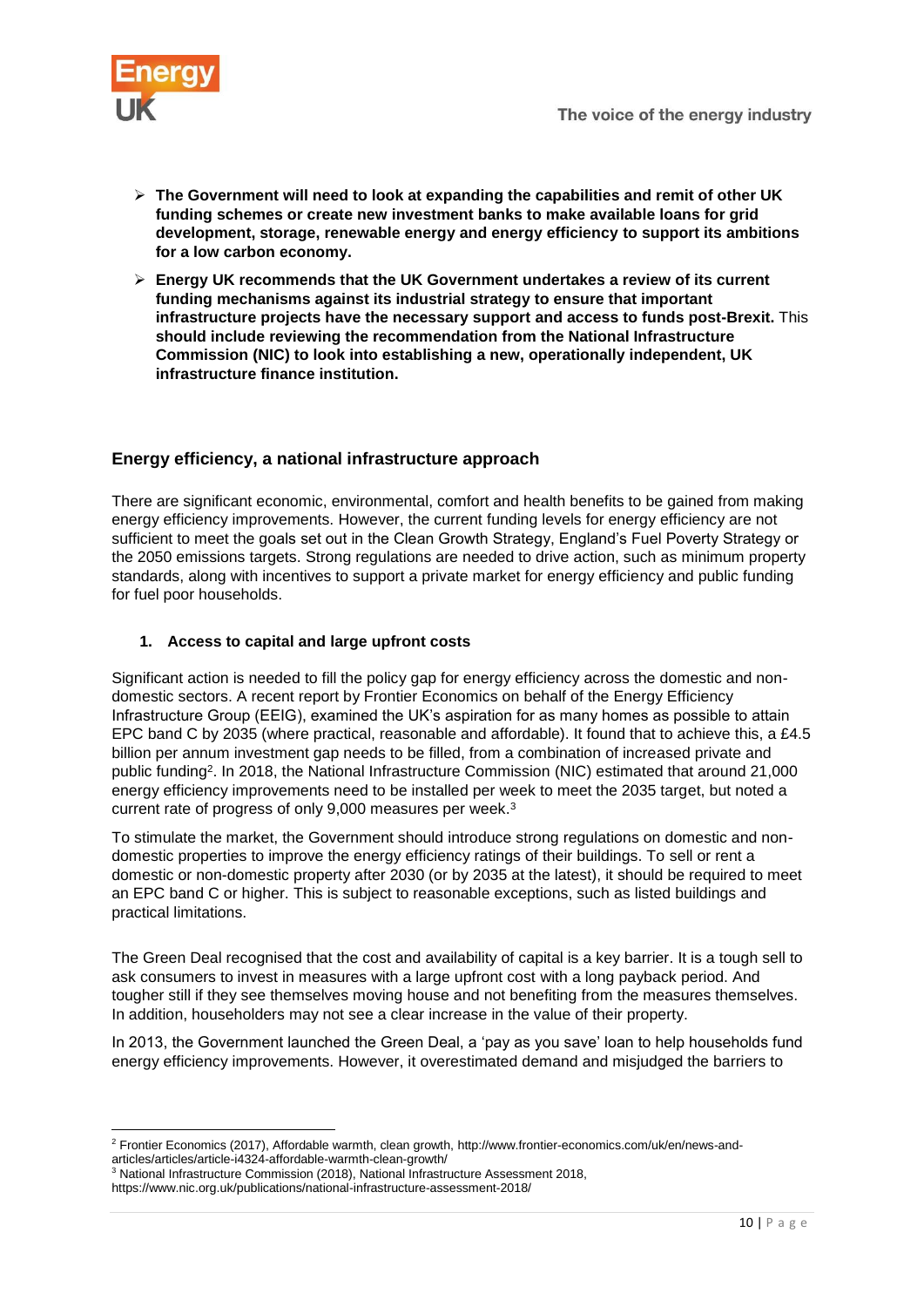

take-up. Ultimately, just 13,954 Green Deal plans were issued (as of November 2018<sup>4</sup> ). For the consumer market, the Green Deal offering was complex and unintuitive. Its guaranteed interest rate for 20+ years was also perceived as poor value at a time of historically low rates.

Nonetheless, for some households and businesses, even with the appropriate incentives, access to capital will remain a genuine barrier that in theory 'pay as you save' schemes like the Green Deal could help address. To ensure that households and businesses can actually, practically and efficiently comply with any new requirements, government should also consider how it can help households and businesses access required capital.

Under the right circumstances, with the right design, 'pay as you save' mechanisms could still provide customers with access to the funding they need while minimising the disincentive of large upfront costs. The Government should also look to work with the finance sector to develop green loans and mortgages, with the specific aim of helping small businesses and the domestic private rented sector.

With this in mind, we welcome the recently announced call for evidence on a business energy efficiency scheme. A state-funded national programme could help many SMEs to overcome capital concerns. However, any scheme should be funded in a progressive manner (i.e. not via energy bills). It should also draw lessons from past domestic energy efficiency supplier obligations, and not unintentionally restrict the growth of a genuine market.

#### <span id="page-10-0"></span>**2. Supporting innovation**

New technologies and methods are likely to be needed to improve the cost-effectiveness of energy efficiency measures. The Government should ensure support to develop new technologies and innovative approaches, providing a route-to-market in the able-to-pay space.

The fairest and most progressive method of funding an energy efficiency programme to address fuel poverty is through general taxation. The Government should develop a centrally-funded national energy efficiency scheme to improve the quality of UK homes for those in or at risk of fuel poverty. The EEIG estimated that the total cost of such a scheme would be around  $£1.7$  billion per year (including the funding currently allocated for ECO3).

ECO has worked best when it is paired with other funding, such as the Home Energy Efficiency Programme (HEEP) in Scotland and the NEST and Arbed Programme in Wales. This has allowed ECO and public funding to be combined to deliver measures in more remote locations where cost would otherwise be a barrier. Initiatives in Scotland have also made good use of area-based schemes, partnering with ECO obligated suppliers, local authorities and social housing providers to deliver measures that are most effective at scale, such as solid wall insulation, and using local experience to more effectively identify vulnerable households. The design of any future energy efficiency scheme should make use of these learnings.

In addition, there may be opportunities to use additional sources of funding with other stakeholders that benefit from the positive effects of energy efficiency. Given the benefits to the health of individuals, there may be opportunities to partner with the health sector to deliver household energy efficiency measures.

Given the government's new powers under the Digital Economy Act 2017, any new scheme should also look to make use of government data to streamline the process of identifying households that need support. The Department of Work and Pensions' data-match with suppliers to target the delivery of Warm Home Discount Core Group rebates provides a clear example of best practice in this area.

**<sup>.</sup>** <sup>4</sup> BEIS (2018), Households Energy Efficiency National Statistics, headline release December 2018,

<https://www.gov.uk/government/statistics/household-energy-efficiency-national-statistics-headline-release-december-2018>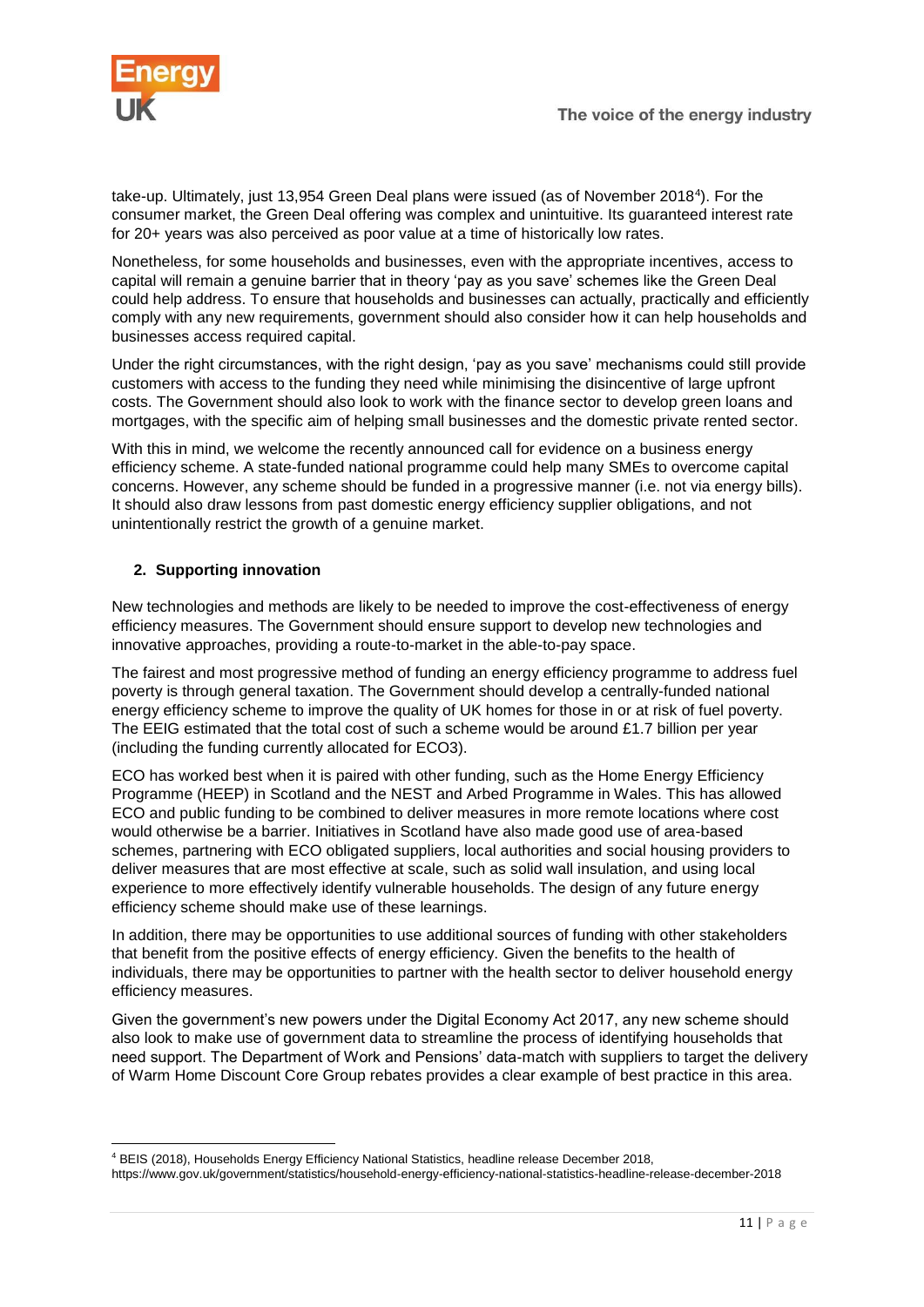

#### **Key points**

- **Significant action is needed to fill the policy gap for energy efficiency across the domestic and non-domestic sectors.**
- **To stimulate the market, the Government should introduce strong regulations on domestic and non-domestic properties to improve the energy efficiency ratings of their buildings.**
- **Under the right circumstances, with the right design, 'pay as you save' mechanisms could still provide customers with access to the funding they need while minimising the disincentive of large upfront costs.**
- **The Government should work with the finance industry to support the development of new financial products and services, such as Green Mortgages and improve access to capital to make it easier to fund energy efficiency improvements.**
- **The Government should develop a centrally-funded national energy efficiency scheme to support households in or at risk of fuel poverty, making use of best practice to develop solutions tailored to different areas, customers, measure types and funding arrangements.**
- **Energy UK welcomes the recently announced call for evidence on a business energy efficiency scheme as a state-funded national programme could help many SMEs to overcome capital concerns. It should however be funded through general taxation rather than via energy bills.**

#### <span id="page-11-0"></span>**Electric vehicles for sustainable cities and communities**

To meet our decarbonisation targets, the UK needs to achieve a significant reduction in transport emissions over the next decades. By 2030, electric vehicles (EVs) will be a routine sight on UK roads, making up at least half of new vehicle sales<sup>5</sup>, over one-third of the cars and vans on the road numbering up to 10 million - will be electric<sup>6</sup>. This will deliver a major reduction in transport emissions, better air quality and significant economic opportunities for UK Plc.

The UK's ambitious carbon budgets are driving emissions reductions across the transport sector, which account for 27 per cent of total UK emissions<sup>7</sup>. The focus on improving air quality, particularly in urban areas, adds further impetus to ensuring these targets are met: it is estimated 10,000 premature deaths per annum are attributable to road transport<sup>8</sup>. The healthcare costs to the NHS from air pollution alone are estimated at £6 billion per annum<sup>9</sup>.

EVs can become valuable system assets, offering significant benefits for both consumers and the wider energy system. EVs' contributions to the smooth operation of the energy system should be market-driven, and therefore voluntary and compensated. Given the importance of encouraging users to charge off-peak, setting smart charging as default should be considered, provided that drivers retain the ability to opt out and charge how and when they want.

<sup>1</sup> <sup>5</sup> <https://www.gov.uk/government/publications/reducing-emissions-from-road-transport-road-to-zero-strategy>

<sup>6</sup> [https://www.theccc.org.uk/publication/plugging-gap-assessment-future-demand-britains-electric-vehicle-public-charging](https://www.theccc.org.uk/publication/plugging-gap-assessment-future-demand-britains-electric-vehicle-public-charging-network/)[network/](https://www.theccc.org.uk/publication/plugging-gap-assessment-future-demand-britains-electric-vehicle-public-charging-network/) 7

[https://assets.publishing.service.gov.uk/government/uploads/system/uploads/attachment\\_data/file/776085/2017\\_Final\\_emissio](https://assets.publishing.service.gov.uk/government/uploads/system/uploads/attachment_data/file/776085/2017_Final_emissions_statistics_-_report.pdf) [ns\\_statistics\\_-\\_report.pdf](https://assets.publishing.service.gov.uk/government/uploads/system/uploads/attachment_data/file/776085/2017_Final_emissions_statistics_-_report.pdf)

<sup>8</sup> <https://www.cleanairday.org.uk/Handlers/Download.ashx?IDMF=7eb71636-7d06-49cf-bb3e-76f105e2c631>

<sup>&</sup>lt;sup>9</sup> ibid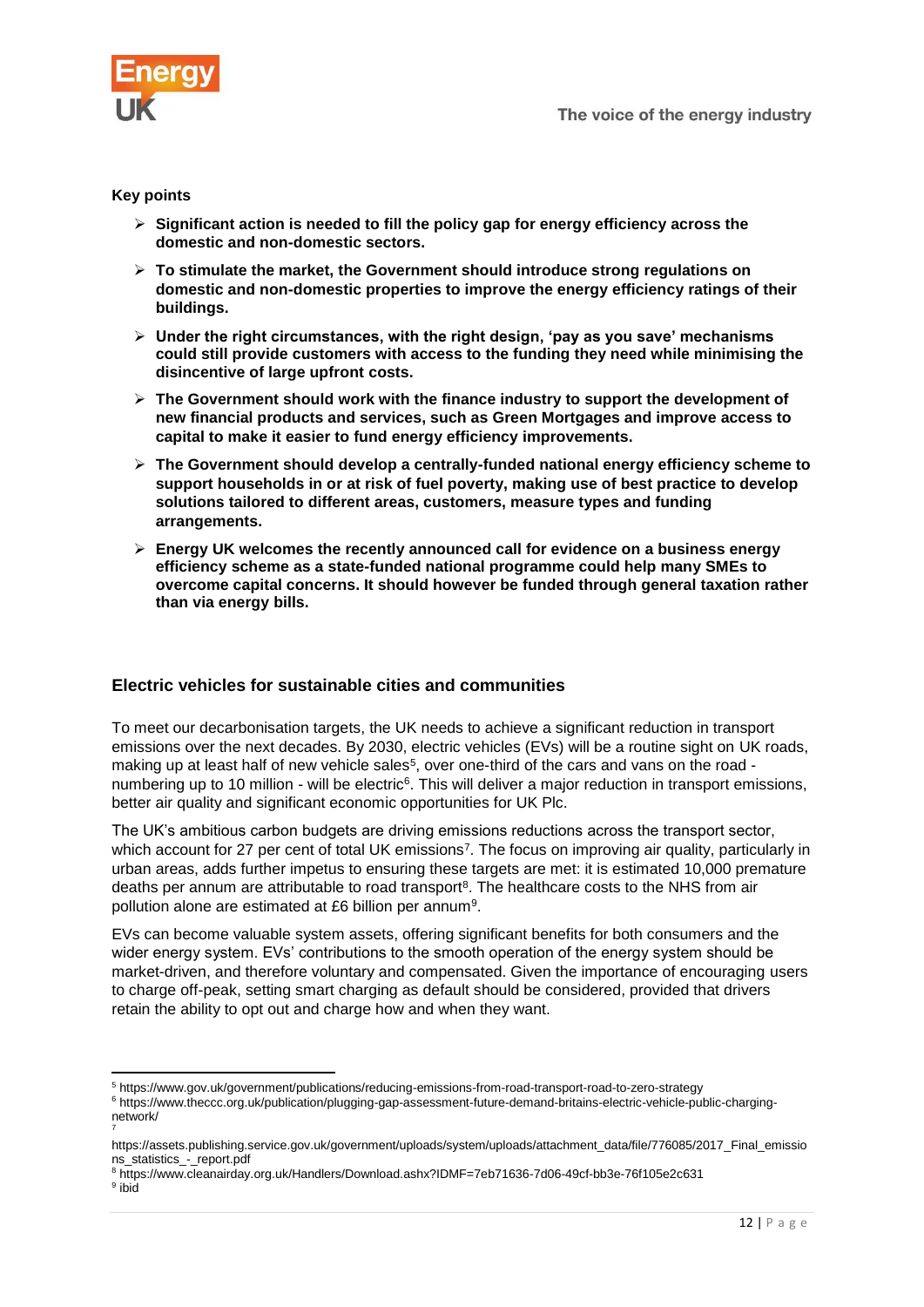

#### <span id="page-12-0"></span>**1. Setting ambitious targets**

Strong and ambitious commitments from the Government are needed to build confidence in the transition to zero emissions. Although Energy UK supports their commitment to phase out the sale of ICE vehicles by 2040, our industry believes that the UK can and should go further.

We are confident that the power sector can be ready for an earlier rollout of EVs than currently projected by the Government. Provided the right investment frameworks are in place, including the Capacity Market and CfD, and the move is to a smart charging system, we will be able to support and promote the target for all new cars and vans to be electric by 2035 – ahead of the Government's own target.

According to the CCC<sup>10</sup>, the sale of ICE vehicles needs to end by 2035 to meet the Government's target of having near-zero road transport emissions by 2050. This would allow roughly 15 years for the last stock of ICE cars and vans to run its course. Beyond high-level targets, support is important in the short-term to encourage drivers to make the switch to EVs. Public subsidies for EVs and charge points continue to play a vital role and need to be maintained while the market matures.

One option is to link reductions in subsidy to the market share of EVs. This has the advantage of providing certainty to industry and consumers and, if done effectively, prevents support being prematurely cut and damaging supply chains.

The trigger for subsidy to be reduced should be open for discussion. For example, it may be that the EV market is deemed to be mature once a given proportion of vehicle sales are EVs. Or, the trigger could be the point when there's parity between the upfront cost of EVs and ICE vehicles. Whichever is used, support should remain in place to reflect the importance of reductions in carbon emissions and air pollution.

Concerns exist about whether the power system will be able to manage the additional load on the system and the flexibility requirements. However, provided the appropriate frameworks are in place, the energy industry will deliver the power required to enable all new cars and vans to be electric by 2035.

#### <span id="page-12-1"></span>**2. Appropriate support**

The UK Government has stated that it "[…] will not own or operate a charge point network now or in the future" 11 . Energy UK strongly agrees with this statement and is calling for financial support to be limited to helping cover the cost of the grid connection to avoid distorting the wider competitive market.

The private sector has a crucial role to play in rolling out charging solutions and developing attractive offerings that appeal to drivers. Significant progress to date and a number of announcements, by Ionity<sup>12</sup> and Pivot Power<sup>13</sup> among others, highlight private sector willingness to invest in innovative solutions to meet drivers' needs and overcome range anxiety.

Supporting the costs of installing charge points by funding the network connection would complement this activity, building on the existing progress and further unlocking investment across the UK. This would reduce the risk of installing charge points and provide a mechanism for network operators to recover costs in an equitable manner.

<sup>1</sup> <sup>10</sup> <https://www.theccc.org.uk/wp-content/uploads/2018/10/Lord-Deben-to-Chris-Grayling-Greg-Clark-on-Road-to-Zero.pdf> <sup>11</sup> P1[6 https://assets.publishing.service.gov.uk/government/uploads/system/uploads/attachment\\_data/file/739460/road-to](https://assets.publishing.service.gov.uk/government/uploads/system/uploads/attachment_data/file/739460/road-to-zero.pdf)[zero.pdf](https://assets.publishing.service.gov.uk/government/uploads/system/uploads/attachment_data/file/739460/road-to-zero.pdf)

<sup>12</sup> [https://ionity.eu/\\_Resources/Persistent/14e6304003e2cc95f78413bc9081b53309197b17/20180903\\_IONITY-PRICING\\_E.pdf](https://ionity.eu/_Resources/Persistent/14e6304003e2cc95f78413bc9081b53309197b17/20180903_IONITY-PRICING_E.pdf) <sup>13</sup> [https://www.pivot-power.co.uk/pivot-power-work-national-grid-future-proof-energy-system-accelerate-electric-vehicle](https://www.pivot-power.co.uk/pivot-power-work-national-grid-future-proof-energy-system-accelerate-electric-vehicle-revolution/)[revolution/](https://www.pivot-power.co.uk/pivot-power-work-national-grid-future-proof-energy-system-accelerate-electric-vehicle-revolution/)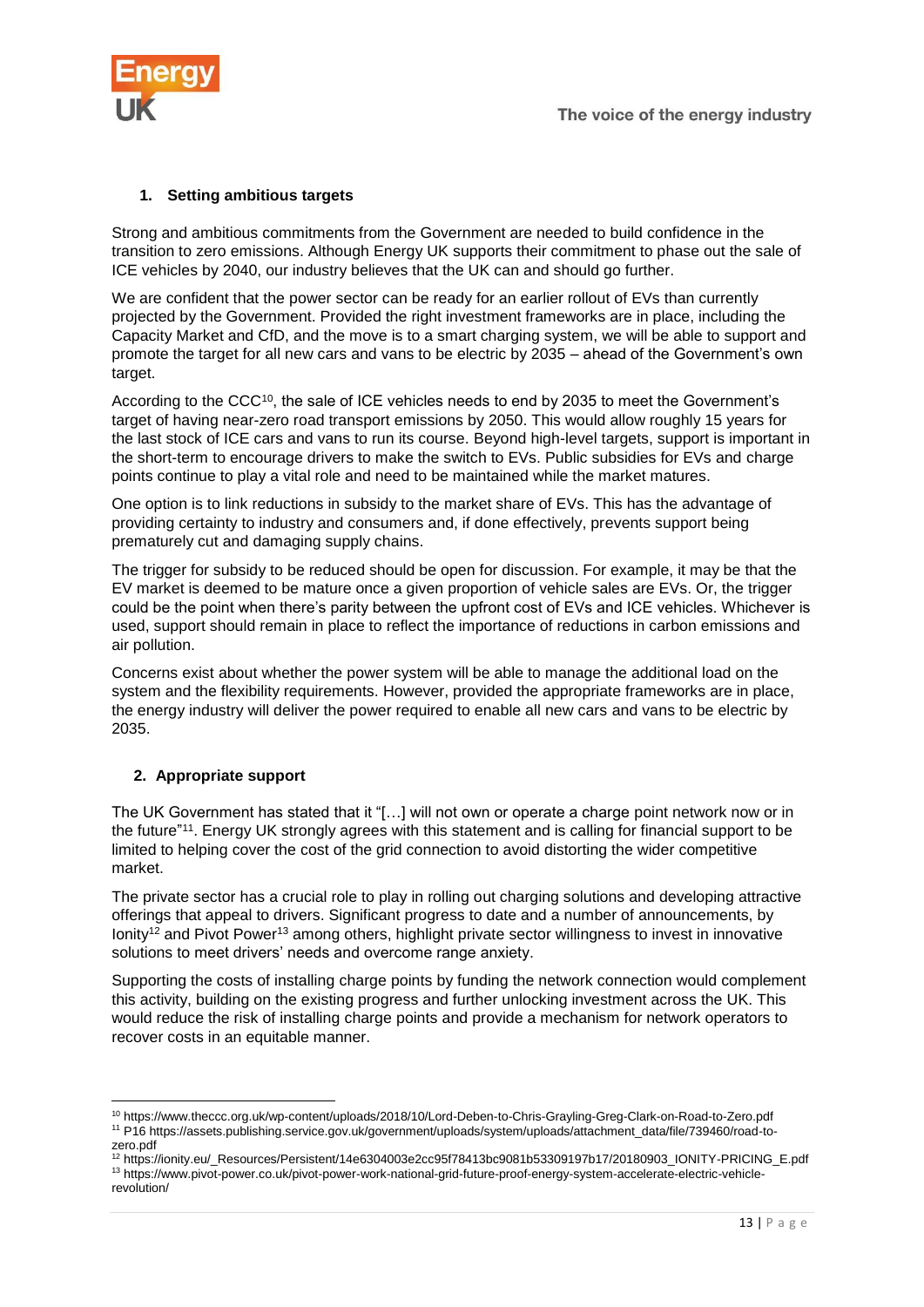

There will be a variety of opportunities to charge an EV, and the market is well placed to deliver in most instances. There must be consistent access to a well-maintained nationwide charge point network. There is a marginal business case for investment in some areas. The Government will need to subsidise the grid connection cost of ultra-rapid chargers in strategic locations, to ensure a nationwide provision of charging infrastructure.

#### <span id="page-13-0"></span>**3. Financing the transition**

If no action is taken, the Government risks a shortfall in revenue from vehicle excise duty and fuel duty as drivers migrate from the combustion engine to EVs. Various options for funding the transition have been proposed and a broad discussion about who pays, and how, needs to start now.

The private sector has been, and will continue to be, pivotal to the decarbonisation of road transport. As Government support is reduced, so private investment will continue to grow as the market matures and develops. But today, the Government needs to address some thorny issues around the "who pays?" debate.

Motorists currently pay around £28 billion a year in fuel duty and £6 billion in vehicle excise duty (VED)<sup>14</sup>. EV drivers are currently exempt from these charges. Modifying the VED regime to allow for the uptake of EVs should not be difficult, provided it is done gradually and communicated ahead of time. Fuel duty, however, is more challenging. Transitioning from ICE vehicles to EVs will require a change in how and on whom fuel duty is levied. Various alternative approaches have been proposed<sup>15</sup>, but each has a range of pros and cons, with no obvious solution to the problem.

One thing is clear, however: fuel duty cannot simply be transferred to electricity bills as the new fuel source, as this would be applied to all electricity – rather than purely to power used to charge a vehicle. It would disincentivise the switch to EVs and, indeed, the further uptake of electric heating, which is likely to have an important role to play in decarbonising heat in the UK. In addition, tackling fuel poverty and helping vulnerable customers remains a key priority for both the Government and the energy industry. Levying fuel duty onto electricity bills would be at odds with that goal, affecting all energy users irrespective of their ability to pay.

#### **Key points**

**.** 

- **Long term policy direction to businesses and domestic consumers is needed. This will send a strong signal to UK drivers that everyone will be required to move away from ICE vehicles and will provide clarity on when subsidy will be removed.**
- **The private sector has a crucial role to play in rolling out charging solutions and developing attractive offerings that appeal to drivers.**
- **The Government will need to subsidise the grid connection cost of ultra-rapid chargers in strategic locations, to ensure a nationwide provision of charging infrastructure.**
- **Linking subsidy removal to the market share of EVs while the sector remains in its infancy will help maintain public support for EVs.**

<https://www.acenet.co.uk/media/1139/funding-roads-for-the-future.pdf> ;

<sup>14</sup> [https://assets.publishing.service.gov.uk/government/uploads/system/uploads/attachment\\_data/file/720080/FOI2018-07265\\_-](https://assets.publishing.service.gov.uk/government/uploads/system/uploads/attachment_data/file/720080/FOI2018-07265_-_Fuel_duty__VAT_and_VED_revenues.pdf) [\\_Fuel\\_duty\\_\\_VAT\\_and\\_VED\\_revenues.pdf](https://assets.publishing.service.gov.uk/government/uploads/system/uploads/attachment_data/file/720080/FOI2018-07265_-_Fuel_duty__VAT_and_VED_revenues.pdf) 15

<https://www.theiet.org/impact-society/factfiles/transport/road-user-charging/>

<https://policyexchange.org.uk/wp-content/uploads/2017/07/Gergely-Raccuja-Miles-Better-Revised-Submission.pdf> ;

<https://policyexchange.org.uk/publication/driving-down-emissions-how-to-clean-up-road-transport/>